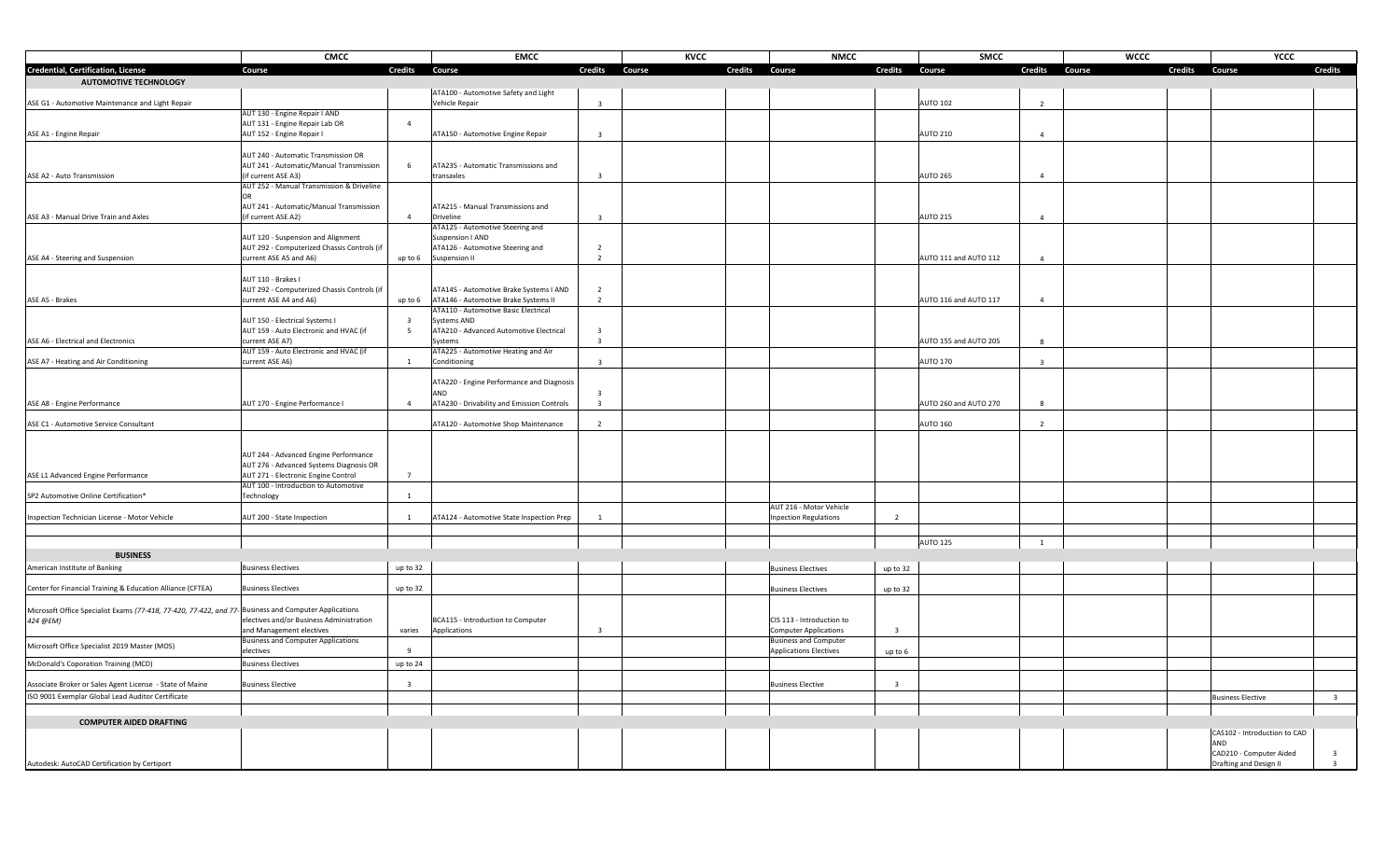|                                                                   | CMCC                                                                  |                         | <b>EMCC</b>                                  |                         | <b>KVCC</b> | <b>NMCC</b>                               |                         | <b>SMCC</b>                      |                         | <b>WCCC</b>   |                         | YCCC                                |                         |
|-------------------------------------------------------------------|-----------------------------------------------------------------------|-------------------------|----------------------------------------------|-------------------------|-------------|-------------------------------------------|-------------------------|----------------------------------|-------------------------|---------------|-------------------------|-------------------------------------|-------------------------|
|                                                                   |                                                                       |                         |                                              |                         |             |                                           |                         |                                  |                         |               |                         |                                     |                         |
|                                                                   |                                                                       |                         |                                              |                         |             |                                           |                         |                                  |                         |               |                         | CAD107 - Solid Modeling I AND       | $\overline{\mathbf{3}}$ |
| CSWA: Certified SOLIDWORKS Associate                              |                                                                       |                         |                                              |                         |             |                                           |                         |                                  |                         |               |                         | CAD204 - Solid Modeling II          | $\overline{\mathbf{3}}$ |
|                                                                   |                                                                       |                         |                                              |                         |             |                                           |                         |                                  |                         |               |                         |                                     |                         |
|                                                                   |                                                                       |                         |                                              |                         |             |                                           |                         |                                  |                         |               |                         |                                     |                         |
|                                                                   |                                                                       |                         |                                              |                         |             |                                           |                         |                                  |                         |               |                         |                                     |                         |
| <b>COMPUTER TECHNOLOGY/SCIENCE</b>                                |                                                                       |                         |                                              |                         |             |                                           |                         |                                  |                         |               |                         |                                     |                         |
|                                                                   |                                                                       |                         |                                              |                         |             | COE 125 - Computer                        |                         |                                  |                         |               |                         | NET110 - Networking                 |                         |
| <b>Cisco CCENT</b>                                                |                                                                       |                         |                                              |                         |             | Networking Hardware                       | $\overline{\mathbf{3}}$ |                                  |                         |               |                         | Fundamentals<br>NET110 - Networking | $\overline{\mathbf{3}}$ |
|                                                                   |                                                                       |                         |                                              |                         |             |                                           |                         |                                  |                         |               |                         | Fundamentals AND                    |                         |
|                                                                   | CPT 235- Introduction to Networking AND                               | $\overline{\mathbf{3}}$ |                                              |                         |             |                                           |                         |                                  |                         |               |                         | CISELE - Computer Science           | $\overline{\mathbf{3}}$ |
| Cisco CCNA                                                        | CPT 239 - Advanced Networking Concepts                                | $\overline{\mathbf{3}}$ |                                              |                         |             |                                           |                         | <b>CMIT 225</b>                  | $\overline{\mathbf{3}}$ |               |                         | Elective                            | $\overline{\mathbf{3}}$ |
| Cisco CCNA Routing and Switching (Exam 200-120)                   |                                                                       |                         | CST205 - Network Architecture                | $\overline{\mathbf{3}}$ |             |                                           |                         |                                  |                         |               |                         |                                     |                         |
| Cisco Networking Academy Discovery Program (Mods I & II)          |                                                                       |                         |                                              |                         |             |                                           |                         |                                  |                         |               |                         | NET110 - Networking Fundame         | $\overline{3}$          |
| CLA - C Programming Language Certified Associate (CLA-11-02)      | CPT 250 - Programming in C                                            | $\overline{\mathbf{3}}$ |                                              |                         |             |                                           |                         |                                  |                         |               |                         |                                     |                         |
| CompTIA A+ (Exams 220-801 and 220-802 @EM)                        | CPT 147 - Introducation to PC                                         | $\overline{\mathbf{3}}$ | CST123 - PC Hardware and Operating           |                         |             | COE 116 and COE 118 - A+                  |                         |                                  |                         |               |                         |                                     |                         |
| (Exams 220-1001/220-1002 @WC)                                     | Repair/Operating Systems AND<br>CPT 225 - Advanced PC Repair          |                         | Systems                                      | $\overline{\mathbf{3}}$ |             | Certification Prep & Lab                  | 6                       |                                  |                         | CTT100/CTT110 | 3/3                     | CIS152 - Computer Hardware          | $\overline{\mathbf{3}}$ |
|                                                                   |                                                                       | $\overline{\mathbf{3}}$ |                                              |                         |             |                                           |                         |                                  |                         |               |                         |                                     |                         |
| CompTIA CySA+                                                     | CPT 290 - Introduction to Cyber Security                              |                         |                                              |                         |             |                                           |                         |                                  |                         |               |                         |                                     |                         |
| CompTIA Linux+ (Exams LX0-101 and LX0-102 @EM)                    | CPT 201 - Linux                                                       | $\overline{\mathbf{3}}$ | CST124 - An Introduction to Linux            | $\overline{\mathbf{3}}$ |             | COE 112 - Introduction to Linux           | $\overline{\mathbf{3}}$ | <b>CMIT 120</b>                  | $\overline{\mathbf{3}}$ |               |                         |                                     |                         |
| CompTIA Network+                                                  | CPT 235 - Introduction to Networking                                  | $\overline{\mathbf{3}}$ | CST163 - Net+ Certification                  | $\overline{\mathbf{3}}$ |             | COE 125 - Computer<br>Networking Hardware | $\overline{\mathbf{3}}$ | <b>CMIT 105</b>                  | $\overline{\mathbf{3}}$ | CTT140        | $\overline{\mathbf{3}}$ | NET110 - Networking<br>Fundamentals | $\overline{\mathbf{3}}$ |
| CompTIA PenTest+                                                  | CPT 281 - Penetration Testing                                         | $\overline{\mathbf{3}}$ |                                              |                         |             |                                           |                         |                                  |                         |               |                         |                                     |                         |
| CompTIA Security+                                                 | CPT 271 - Network Security                                            | $\overline{\mathbf{3}}$ | CST221 - Network Security                    | $\overline{\mathbf{3}}$ |             | COE 228 - Security+<br>Certification      | $\overline{\mathbf{3}}$ | <b>INSC 160</b>                  | $\overline{4}$          | CTT157        | $\overline{\mathbf{3}}$ | CIS220 - Information Security       | $\overline{\mathbf{3}}$ |
| CompTIA Server+                                                   | CPT 266 - Server Administration                                       | $\overline{\mathbf{3}}$ | CST232 - Server Operating Systems            | $\overline{\mathbf{3}}$ |             |                                           |                         |                                  |                         |               |                         |                                     |                         |
| CompTIA Healthcare IT (Exam HIT-001)                              |                                                                       |                         | CST164 - Healthcare IT                       | $\overline{\mathbf{3}}$ |             |                                           |                         |                                  |                         |               |                         |                                     |                         |
| EC Council - Certified Ethical Hacker                             | CPT 281 - Penetration Testing                                         | $\overline{\mathbf{3}}$ |                                              |                         |             | COE 229 - Ethical Hacking                 | $\overline{\mathbf{3}}$ |                                  |                         |               |                         |                                     |                         |
| Microsoft Exam AZ-900: Azure Fundamentals                         | Computer Technology Elective                                          | $\overline{2}$          |                                              |                         |             |                                           |                         |                                  |                         |               |                         |                                     |                         |
| Microsoft Exam MD-100: Windows 10                                 | <b>Computer Technology Elective</b>                                   | $\overline{1}$          |                                              |                         |             |                                           |                         |                                  |                         |               |                         |                                     |                         |
| Microsoft Gaming Development Fundamentals                         | <b>Computer Technology Elective</b>                                   | $\overline{2}$          |                                              |                         |             |                                           |                         |                                  |                         |               |                         |                                     |                         |
| Microsoft Operating Systems Fundamentals                          | <b>Computer Technology Elective</b>                                   | $\overline{2}$          |                                              |                         |             | COE 113 - Operating Systems               | $\overline{\mathbf{3}}$ |                                  |                         |               |                         |                                     |                         |
| Microsoft Prog in HTML5 JavaScript CSS3 (Exam MS 70-480)          | CPT 252 - Web Development                                             | $\overline{\mathbf{3}}$ | CST143 - Web Applications and<br>Development | $\overline{\mathbf{3}}$ |             |                                           |                         |                                  |                         |               |                         |                                     |                         |
| Microsoft MTA Exam 98-381                                         | CPT 127 - Introduction to Python<br>Programming                       | $\overline{\mathbf{3}}$ |                                              |                         |             |                                           |                         |                                  |                         |               |                         |                                     |                         |
| Microsoft Networking Fundamentals (Exam 98-366)                   | CPT 235 - Introduction to Networking AND                              | $\overline{\mathbf{3}}$ |                                              |                         |             |                                           |                         |                                  |                         |               |                         |                                     |                         |
| Microsoft Server Administration Fundamentals (Exam 98-365)        | CPT 266 - Server Administration                                       |                         | CST-232 - Server Operating Systems           | $\overline{\mathbf{3}}$ |             | COE 220 - Introduction to                 | $\overline{\mathbf{3}}$ |                                  |                         |               |                         |                                     |                         |
| Microsoft Security Fundamentals (Exam 98-367)                     | Credit awarded upon successful completion<br>of these three MTA Exams |                         |                                              |                         |             | <b>Computer Forensics</b>                 |                         |                                  |                         |               |                         |                                     |                         |
|                                                                   | CPT 127 - Introduction to Python                                      |                         |                                              |                         |             |                                           |                         |                                  |                         |               |                         |                                     |                         |
| PCAP - Certified Associate in Python Programming (31-XX)          | Programming                                                           | $\overline{\mathbf{3}}$ |                                              |                         |             |                                           |                         |                                  |                         |               |                         |                                     |                         |
| Querying Microsoft SQL Server 2012                                | CPT 166 - Fundamentals of Structured Query<br>Language                | $\overline{\mathbf{3}}$ |                                              |                         |             |                                           |                         |                                  |                         |               |                         |                                     |                         |
| VMware Certified Professional - Data Center Virtualization - VCP- |                                                                       |                         |                                              |                         |             |                                           |                         |                                  |                         |               |                         |                                     |                         |
| <b>DCV 2020</b>                                                   | CPT 227 - Introduction to Virtual Machines                            | $\overline{\mathbf{3}}$ |                                              |                         |             |                                           |                         |                                  |                         |               |                         |                                     |                         |
| CompTIA Project+                                                  |                                                                       |                         |                                              |                         |             |                                           |                         | <b>CMIT 270</b>                  | $\overline{\mathbf{3}}$ |               |                         |                                     |                         |
| CCFE                                                              |                                                                       |                         |                                              |                         |             |                                           |                         | <b>INSC 170</b>                  | $\overline{4}$          |               |                         |                                     |                         |
| CEH                                                               |                                                                       |                         |                                              |                         |             | COE 229 - Ethical Hacking                 | $\overline{\mathbf{3}}$ | <b>INSC 280</b>                  | $\overline{4}$          |               |                         |                                     |                         |
| <b>CRIMINAL JUSTICE &amp; JUSTICE STUDIES</b>                     | JUS 205 - Crisis Intervention for Justice                             |                         |                                              |                         |             |                                           |                         |                                  |                         |               |                         |                                     |                         |
| Crisis Intervention Training (CIT) Program                        | <b>Studies</b>                                                        | $\overline{\mathbf{3}}$ |                                              |                         |             |                                           |                         |                                  |                         |               |                         |                                     |                         |
| Basic Corrections Training 1 & II (2018 or later) (80 hour @YC)   | CRJ 110 - Introduction to Corrections                                 | 9                       |                                              |                         |             |                                           |                         | <b>Criminal Justice Elective</b> | $\overline{\mathbf{3}}$ |               |                         | Criminal Justice Elective           | $\overline{\mathbf{3}}$ |
|                                                                   | CRJ 296 (6 cr, not in cat)                                            |                         |                                              |                         |             |                                           |                         |                                  |                         |               |                         |                                     |                         |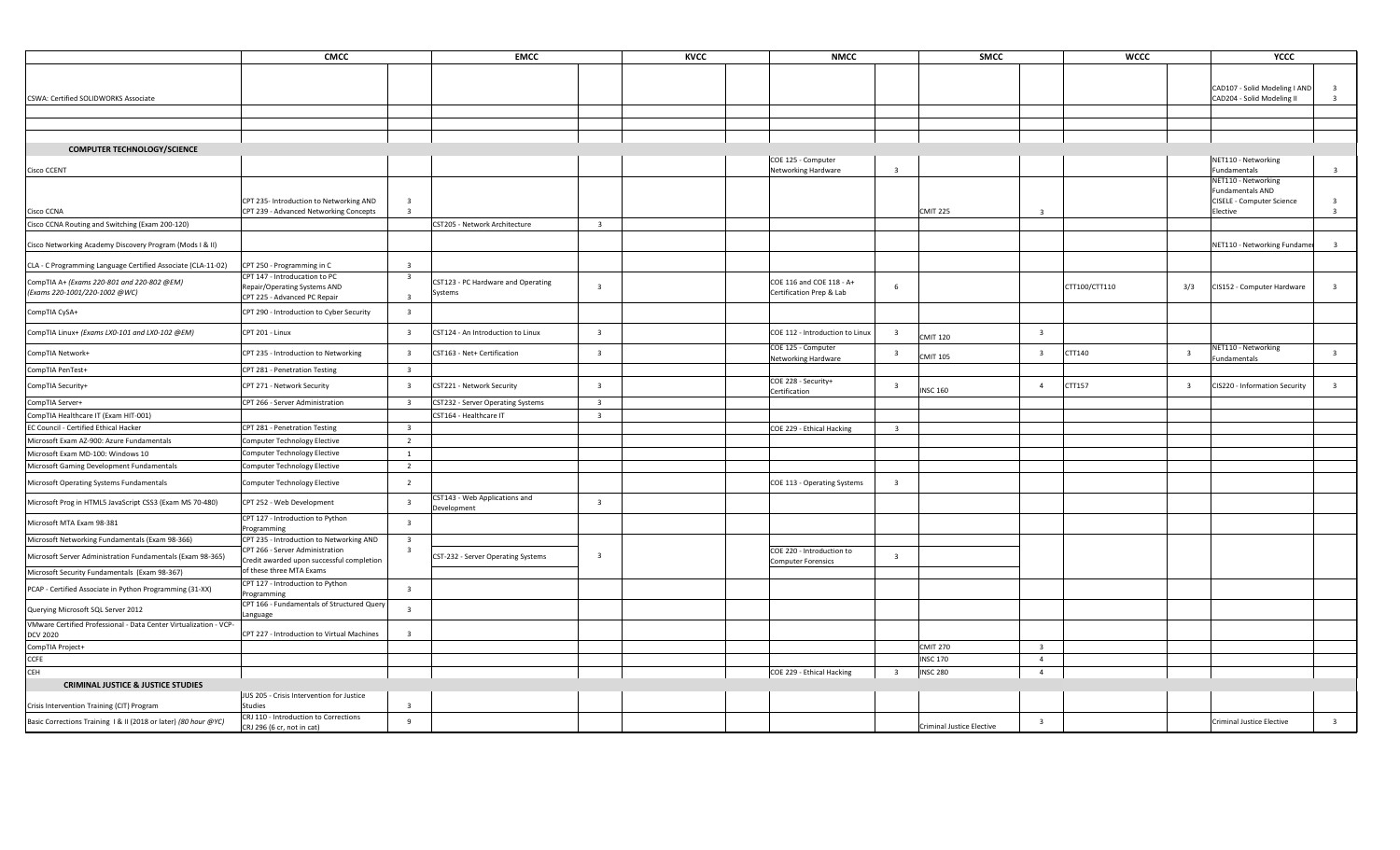|                                                                                            | CMCC                                                                                                                                                                                                                | <b>EMCC</b>                                            |                         | <b>KVCC</b> | <b>NMCC</b> | <b>SMCC</b>                                      |                         | <b>WCCC</b> | YCCC                                                                                 |                                                    |
|--------------------------------------------------------------------------------------------|---------------------------------------------------------------------------------------------------------------------------------------------------------------------------------------------------------------------|--------------------------------------------------------|-------------------------|-------------|-------------|--------------------------------------------------|-------------------------|-------------|--------------------------------------------------------------------------------------|----------------------------------------------------|
| Basic Law Enforcement Training Program                                                     | CRJ 101 - Introduction to Criminal Justice<br>CRJ 122 - Criminal Law and Report Writing I<br>CRJ 212 - Criminal Investigation and Report<br>15<br>Writing II<br>CRJ 220 - Police Operations<br>CRJ 296 (not in cat) |                                                        |                         |             |             |                                                  |                         |             | CJS101 - Introduction to<br>Criminal Justice AND<br><b>Criminal Justice Elective</b> | $\overline{\mathbf{3}}$<br>$\overline{\mathbf{3}}$ |
| Maine Criminal Justice Academy: Law Enforcement Pre-service<br>Course                      | CRJ 220 - Police Operations OR<br>-6<br>CRJ 296 (not in cat)                                                                                                                                                        |                                                        |                         |             |             | <b>Criminal Justice Elective</b>                 | $\overline{\mathbf{3}}$ |             | Criminal Justice Elective                                                            | $\overline{\mathbf{3}}$                            |
| Maine Criminal Justice Academy: Level "C" Corrections                                      | CRJ 110 - Introduction to Corrections<br>$\overline{\mathbf{3}}$                                                                                                                                                    |                                                        |                         |             |             |                                                  |                         |             |                                                                                      |                                                    |
| Methods of Instruction (M.O.I.)                                                            | <b>COM Elective</b><br>$\overline{\mathbf{3}}$                                                                                                                                                                      |                                                        |                         |             |             |                                                  |                         |             |                                                                                      |                                                    |
| Municipal/County Basic Police School                                                       | CRJ 101 - Introduction to Criminal Justice<br>CRJ 122 - Criminal Law and Report Writing I<br>CRJ 212 - Criminal Investigation and Report<br>12<br>Writing II<br>CRJ 220 - Police Operations                         |                                                        |                         |             |             |                                                  |                         |             |                                                                                      |                                                    |
| U.S. Customs & Border Protection: Field Op Academy                                         | CRJ 101 - Introduction to Criminal Justice<br>CRJ 122 - Criminal Law and Report Writing I<br>CRJ 212 - Criminal Investigation and Report<br>18<br>Writing II<br>CRJ 296 Special Topics courses                      |                                                        |                         |             |             |                                                  |                         |             |                                                                                      |                                                    |
| U.S. Coast Guard Maritime Law Enforcement Academy                                          | CRJ 101 - Introduction to Criminal Justice<br>CRJ 122 - Criminal Law and Report Writing I<br>CRJ 212 - Criminal Investigation and Report<br>18<br>Writing II<br>CRJ 296 Special Topics courses                      |                                                        |                         |             |             |                                                  |                         |             |                                                                                      |                                                    |
| Emergency Medical Technician (EMT) - Basic Certification                                   |                                                                                                                                                                                                                     |                                                        |                         |             |             |                                                  |                         |             | Criminal Justice Elective                                                            | $\overline{\mathbf{3}}$                            |
| Firefighter I & II                                                                         |                                                                                                                                                                                                                     |                                                        |                         |             |             |                                                  |                         |             | <b>Criminal Justice Elective</b>                                                     | $\overline{\mathbf{3}}$                            |
|                                                                                            |                                                                                                                                                                                                                     |                                                        |                         |             |             | Criminal Justice Elective                        | 6                       |             |                                                                                      |                                                    |
|                                                                                            |                                                                                                                                                                                                                     |                                                        |                         |             |             |                                                  |                         |             |                                                                                      |                                                    |
|                                                                                            |                                                                                                                                                                                                                     |                                                        |                         |             |             |                                                  |                         |             |                                                                                      |                                                    |
| <b>CULINARY ARTS &amp; RESTAURANT MANAGEMENT</b>                                           | Various BUS and/or CUA courses<br>up to 24                                                                                                                                                                          |                                                        |                         |             |             |                                                  |                         |             |                                                                                      |                                                    |
| McDonald's Coporation Training (MCD)                                                       |                                                                                                                                                                                                                     |                                                        |                         |             |             | NUTR 160 Foodservice                             |                         |             |                                                                                      |                                                    |
| ServSafe Food Handler Certification                                                        | CUA 121 - Food Preparation Sanitation<br>$\overline{\mathbf{3}}$                                                                                                                                                    |                                                        |                         |             |             | Sanitation                                       | <sup>1</sup>            |             | CUL104 - Food Service Sanitatic                                                      | 3                                                  |
| Department of Labor or State Apprenticeship                                                | <b>Culinary Arts Electives</b><br>up to 33                                                                                                                                                                          |                                                        |                         |             |             |                                                  |                         |             |                                                                                      |                                                    |
| NRA ServSafe Food Protection Manager Certification                                         |                                                                                                                                                                                                                     | CUL131 - Culinary Sanitation and Theory                | $\overline{\mathbf{3}}$ |             |             |                                                  |                         |             |                                                                                      |                                                    |
| AHLEI Management of Food and Beverage Operations<br>Certification                          |                                                                                                                                                                                                                     | CUL141 - Food Service Management                       | $\overline{\mathbf{3}}$ |             |             |                                                  |                         |             |                                                                                      |                                                    |
|                                                                                            |                                                                                                                                                                                                                     |                                                        |                         |             |             |                                                  |                         |             |                                                                                      |                                                    |
| DIESEL, TRUCK AND HEAVY EQUIPMENT                                                          |                                                                                                                                                                                                                     |                                                        |                         |             |             |                                                  |                         |             |                                                                                      |                                                    |
| State of Maine Inspection License (Class A or above)                                       |                                                                                                                                                                                                                     | ATH175 - Motor Vehicle Inspection                      | $\overline{2}$          |             |             |                                                  |                         |             |                                                                                      |                                                    |
| NIMs Machining Level I                                                                     |                                                                                                                                                                                                                     | ATHT255 - Basic Machine Shop Principles                | $\overline{2}$          |             |             |                                                  |                         |             |                                                                                      |                                                    |
|                                                                                            |                                                                                                                                                                                                                     |                                                        |                         |             |             |                                                  |                         |             |                                                                                      |                                                    |
| <b>DIGITAL GRAPHIC DESIGN</b>                                                              |                                                                                                                                                                                                                     | DGD120 - Digital Illustration                          | $\overline{\mathbf{3}}$ |             |             |                                                  | $\overline{\mathbf{3}}$ |             |                                                                                      |                                                    |
| Adobe Certified Associate for Illustrator CC<br>Adobe Certified Associate for Photoshop CC |                                                                                                                                                                                                                     | DGD113 - Introduction to Photoshop                     | $\overline{\mathbf{3}}$ |             |             | CNMS 180<br><b>CNMS 120</b>                      | $\overline{\mathbf{3}}$ |             | MUL122 - Digital Illustration<br>MUL110 - Digital Imaging                            | $\overline{\mathbf{3}}$<br>$\overline{\mathbf{3}}$ |
|                                                                                            |                                                                                                                                                                                                                     |                                                        |                         |             |             |                                                  |                         |             |                                                                                      |                                                    |
| Adobe Certified Associate for InDesign CC                                                  |                                                                                                                                                                                                                     | DGD131 - Intro to Page Layout and Design               | $\overline{\mathbf{3}}$ |             |             | <b>CNMS 135</b>                                  | $\overline{\mathbf{3}}$ |             |                                                                                      |                                                    |
|                                                                                            |                                                                                                                                                                                                                     |                                                        |                         |             |             |                                                  |                         |             |                                                                                      |                                                    |
| <b>EDUCATION &amp; EARLY CHILDHOOD</b>                                                     |                                                                                                                                                                                                                     |                                                        |                         |             |             |                                                  |                         |             |                                                                                      |                                                    |
| Certified Early Childhood Assistant (CECA)                                                 | Early Childhood Elective<br>$\overline{\mathbf{3}}$                                                                                                                                                                 | Education Elective possible after portfolio<br>review  | $\overline{\mathbf{3}}$ |             |             | ECED 100 - Intro to Early<br>Childhood Education | $\overline{\mathbf{3}}$ |             |                                                                                      |                                                    |
| Child Development Associate (CDA)                                                          | Early Childhood Electives<br>6                                                                                                                                                                                      | Education Electives possible after portfolio<br>review | $3 - 9$                 |             |             | ECED 100 - Intro to Early<br>Childhood Education | $\overline{\mathbf{3}}$ |             |                                                                                      |                                                    |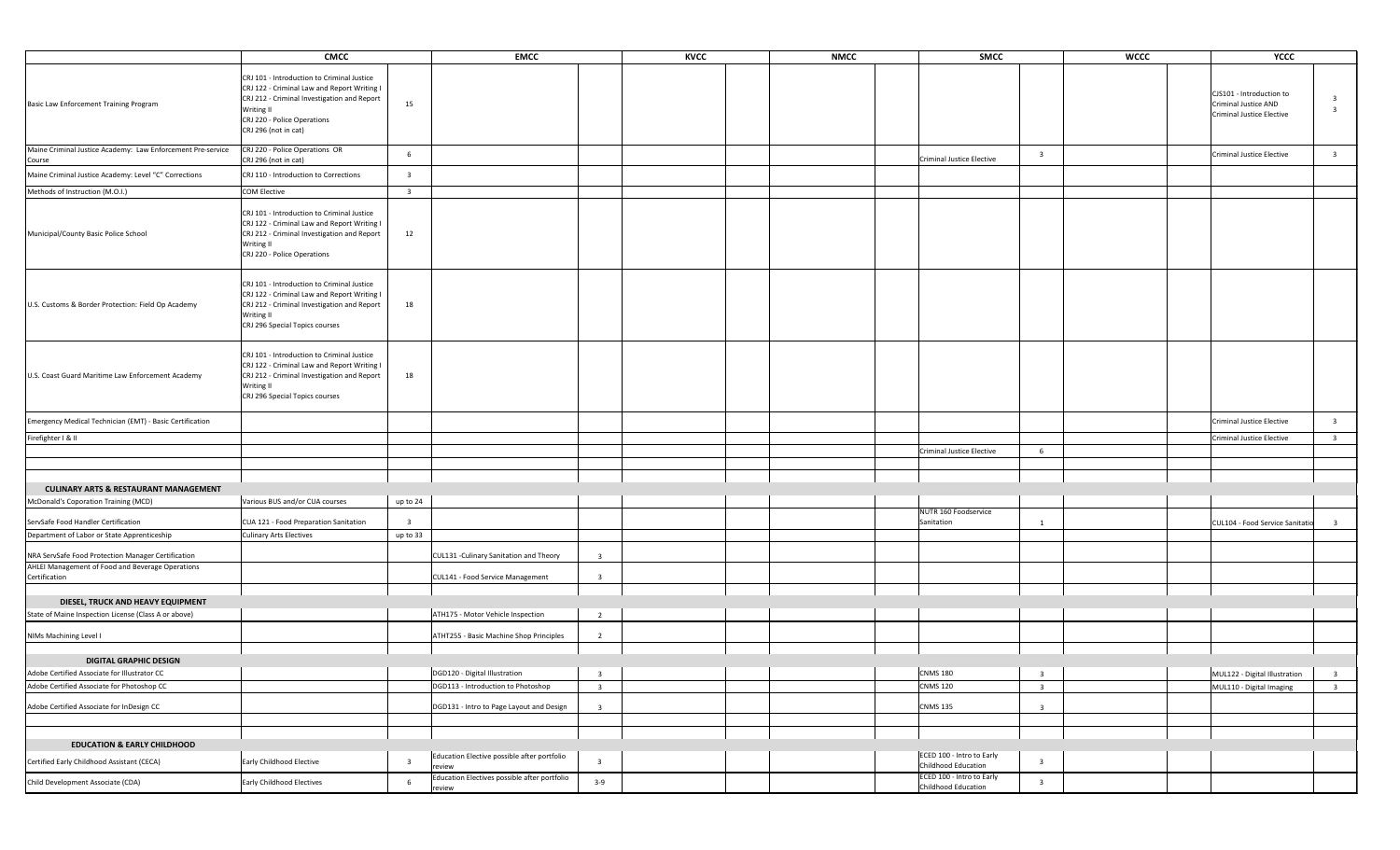|                                                                                                                                                                                                               | <b>CMCC</b>                                               |                         | <b>EMCC</b>                                                                                                                                                                                         |                                                                                        | <b>KVCC</b> | <b>NMCC</b>                                                                                                                                                                                                                                                 | <b>SMCC</b>                                          |                         | <b>WCCC</b> | YCCC                                                                                                                   |                                                    |
|---------------------------------------------------------------------------------------------------------------------------------------------------------------------------------------------------------------|-----------------------------------------------------------|-------------------------|-----------------------------------------------------------------------------------------------------------------------------------------------------------------------------------------------------|----------------------------------------------------------------------------------------|-------------|-------------------------------------------------------------------------------------------------------------------------------------------------------------------------------------------------------------------------------------------------------------|------------------------------------------------------|-------------------------|-------------|------------------------------------------------------------------------------------------------------------------------|----------------------------------------------------|
| Education and Early Childhood Pathway                                                                                                                                                                         | EDU 284 Guidance and Self-regulation                      | $\overline{\mathbf{3}}$ |                                                                                                                                                                                                     |                                                                                        |             |                                                                                                                                                                                                                                                             |                                                      |                         |             |                                                                                                                        |                                                    |
| Maine Roads to Quality (MRTQ) - Core Knowledge                                                                                                                                                                | <b>Early Childhood Electives</b>                          | up to 9                 |                                                                                                                                                                                                     |                                                                                        |             |                                                                                                                                                                                                                                                             | ECED 100 - Intro to Early<br>Childhood Education     | $\overline{\mathbf{3}}$ |             |                                                                                                                        |                                                    |
| Maine Roads to Quality (MRTQ) - Infant Toddler Credential                                                                                                                                                     |                                                           |                         |                                                                                                                                                                                                     |                                                                                        |             |                                                                                                                                                                                                                                                             |                                                      |                         |             | ECE101 - Introduction to Early<br>Childhood Education AND<br>ECE108 - Health, Safety, &<br>Nutrition of Young Children | $\overline{\mathbf{3}}$<br>$\overline{\mathbf{3}}$ |
|                                                                                                                                                                                                               |                                                           |                         |                                                                                                                                                                                                     |                                                                                        |             |                                                                                                                                                                                                                                                             | ECED 260 - Early Childhood<br>program Administration | $\overline{\mathbf{3}}$ |             |                                                                                                                        |                                                    |
| <b>EMERGENCY MEDICAL SERVICES</b>                                                                                                                                                                             |                                                           |                         |                                                                                                                                                                                                     |                                                                                        |             |                                                                                                                                                                                                                                                             |                                                      |                         |             |                                                                                                                        |                                                    |
| Maine EMT Basic License                                                                                                                                                                                       | <b>Medical Assistant Electives</b>                        | 9                       | EMS123 - Emergency Medical Technician                                                                                                                                                               | 5.5                                                                                    |             |                                                                                                                                                                                                                                                             |                                                      | 6                       |             |                                                                                                                        |                                                    |
|                                                                                                                                                                                                               |                                                           |                         |                                                                                                                                                                                                     |                                                                                        |             |                                                                                                                                                                                                                                                             | <b>EMST 125</b>                                      |                         |             |                                                                                                                        |                                                    |
| Maine EMT Advanced License                                                                                                                                                                                    | <b>Medical Assistant Electives</b>                        | 12                      | EMS201 - Fundamentals of EMS<br>EMS202 - Cardiac/Respiratory Emergencies<br>EMS205 - EMT Intermediate Skills Seminar<br>AND<br>EMS206 - Intermediate Clinical<br>Perceptorship and Field Internship | $\overline{3}$<br>$\overline{\mathbf{3}}$<br>$\overline{2}$<br>$\overline{\mathbf{3}}$ |             | EMS 112 - Respiratory<br>Emergencies<br>EMS 113 - Cardiology I<br>EMS 114 - AEMT Lab<br>EMS 115 - Fundamentals of<br>EMS<br>14<br>EMS 122 - Intermediate Clinical<br>Externship<br>EMS 126 - AEMT Externship II<br>EMS 130 - Intermediate Skills<br>Seminar | EMST 200 & EMST 201                                  | 12                      |             |                                                                                                                        |                                                    |
| Paramedic License                                                                                                                                                                                             | <b>Medical Assistant Electives</b>                        | 33                      |                                                                                                                                                                                                     |                                                                                        |             |                                                                                                                                                                                                                                                             |                                                      |                         |             |                                                                                                                        |                                                    |
|                                                                                                                                                                                                               |                                                           |                         |                                                                                                                                                                                                     |                                                                                        |             |                                                                                                                                                                                                                                                             |                                                      |                         |             |                                                                                                                        |                                                    |
| FIRE SCIENCE TECHNOLOGY                                                                                                                                                                                       |                                                           |                         |                                                                                                                                                                                                     |                                                                                        |             |                                                                                                                                                                                                                                                             |                                                      |                         |             |                                                                                                                        |                                                    |
| irefighter I                                                                                                                                                                                                  |                                                           |                         | FIR101 - Firefighter I                                                                                                                                                                              | $\overline{\mathbf{3}}$                                                                |             |                                                                                                                                                                                                                                                             |                                                      |                         |             |                                                                                                                        |                                                    |
| Firefighter 2                                                                                                                                                                                                 |                                                           |                         | FIR102 - Firefighter II                                                                                                                                                                             | $\overline{\mathbf{3}}$                                                                |             |                                                                                                                                                                                                                                                             | FIRE 106 - Firefighter I & II                        | 6                       |             |                                                                                                                        |                                                    |
| Emergency Dispatcher/Tecl-Com                                                                                                                                                                                 |                                                           |                         | FIR104 - Emergency Telecommunicator -<br>Basic                                                                                                                                                      | $\overline{\mathbf{3}}$                                                                |             |                                                                                                                                                                                                                                                             | <b>FIRE 104</b>                                      | $\overline{\mathbf{3}}$ |             |                                                                                                                        |                                                    |
| Wildland Firefighter (all 4 required)<br>S-130 Firefighter Training<br>S-190 Intro to Wildland Fire Behavior<br>I-100 Intro to the Incident Command System<br>-180 Human Factors in the Wildland Fire Service |                                                           |                         | FIR165 - Wildlife Fire Management for<br>Firefighters                                                                                                                                               | $\overline{\mathbf{3}}$                                                                |             |                                                                                                                                                                                                                                                             |                                                      |                         |             |                                                                                                                        |                                                    |
| Haz-Mat Ops                                                                                                                                                                                                   |                                                           |                         | FIR200 - Hazardous Materials                                                                                                                                                                        | $\overline{\mathbf{3}}$                                                                |             |                                                                                                                                                                                                                                                             |                                                      |                         |             |                                                                                                                        |                                                    |
| Haz-Mat Incident Command                                                                                                                                                                                      |                                                           |                         | FIR202 - Hazarsoud Incident Management                                                                                                                                                              | $\overline{\mathbf{3}}$                                                                |             |                                                                                                                                                                                                                                                             |                                                      |                         |             |                                                                                                                        |                                                    |
| Fire and Life Safety Education 1 & 2                                                                                                                                                                          |                                                           |                         | FIR205 - Fire and Life Safety Educator                                                                                                                                                              | $\overline{\mathbf{3}}$                                                                |             |                                                                                                                                                                                                                                                             | <b>FIRE 205</b>                                      | $\overline{\mathbf{3}}$ |             |                                                                                                                        |                                                    |
| Fire Instructor 1 & 2                                                                                                                                                                                         |                                                           |                         | FIR210 Fire Instructor                                                                                                                                                                              | $\overline{\mathbf{3}}$                                                                |             |                                                                                                                                                                                                                                                             | <b>FIRE 210</b>                                      | $\overline{\mathbf{3}}$ |             |                                                                                                                        |                                                    |
| Fire Officer 1 & 2                                                                                                                                                                                            |                                                           |                         | FIR215 - Fire Service Leadership                                                                                                                                                                    | $\overline{\mathbf{3}}$                                                                |             |                                                                                                                                                                                                                                                             | (plus course portfolio +<br>presentation) FIRE 215   | $\overline{\mathbf{3}}$ |             |                                                                                                                        |                                                    |
| Fire Investigator 1                                                                                                                                                                                           |                                                           |                         | FIR221 - Fire Investigation and Analysis                                                                                                                                                            | $\overline{\mathbf{3}}$                                                                |             |                                                                                                                                                                                                                                                             |                                                      |                         |             |                                                                                                                        |                                                    |
| NFA Strategies and Tactics (Initial Company Ops)                                                                                                                                                              |                                                           |                         | FIR250 - Fire Ground Operations                                                                                                                                                                     | $\overline{\mathbf{3}}$                                                                |             |                                                                                                                                                                                                                                                             |                                                      |                         |             |                                                                                                                        |                                                    |
| Fire Officer 3 & 4                                                                                                                                                                                            |                                                           |                         | FIR260 - Fire Administration                                                                                                                                                                        | $\overline{\mathbf{3}}$                                                                |             |                                                                                                                                                                                                                                                             |                                                      |                         |             |                                                                                                                        |                                                    |
| Maine/NREMT                                                                                                                                                                                                   |                                                           |                         |                                                                                                                                                                                                     |                                                                                        |             |                                                                                                                                                                                                                                                             | <b>EMST 125</b>                                      | $\overline{\mathbf{3}}$ |             |                                                                                                                        |                                                    |
| NFPA Certified Fire Inspector                                                                                                                                                                                 |                                                           |                         |                                                                                                                                                                                                     |                                                                                        |             |                                                                                                                                                                                                                                                             | <b>FIRE 150</b>                                      | $\overline{\mathbf{3}}$ |             |                                                                                                                        |                                                    |
| <b>HUMAN SERVICES</b>                                                                                                                                                                                         |                                                           |                         |                                                                                                                                                                                                     |                                                                                        |             |                                                                                                                                                                                                                                                             |                                                      |                         |             |                                                                                                                        |                                                    |
| Behavioral Health Professional Certification - Maine (55 hour<br>training)                                                                                                                                    | HUS 158 - Behavioral Health Professional<br>Certification | $\overline{\mathbf{3}}$ |                                                                                                                                                                                                     |                                                                                        |             |                                                                                                                                                                                                                                                             |                                                      |                         |             |                                                                                                                        |                                                    |
| Core Comprehensive Advocacy, Intervention, Response and Ethics<br>Training (CAIRET; Maine Coalition to End Domestic Violence) (55   HUS 241 - Human Services Practicum I<br>hour training)                    |                                                           | $\overline{4}$          |                                                                                                                                                                                                     |                                                                                        |             |                                                                                                                                                                                                                                                             |                                                      |                         |             |                                                                                                                        |                                                    |
| Direct Service Professional (DSP) - Work Supports: Maine College<br>of Direct Support (2018 or later and currently employed as DPS in  HUS 241 - Human Services Practicum I<br>Maine)                         |                                                           | $\overline{4}$          |                                                                                                                                                                                                     |                                                                                        |             |                                                                                                                                                                                                                                                             |                                                      |                         |             |                                                                                                                        |                                                    |
| MHRT-C                                                                                                                                                                                                        | HUS 112 - Introduction to Community<br>Mental Health      | $\overline{\mathbf{3}}$ |                                                                                                                                                                                                     |                                                                                        |             |                                                                                                                                                                                                                                                             |                                                      |                         |             |                                                                                                                        |                                                    |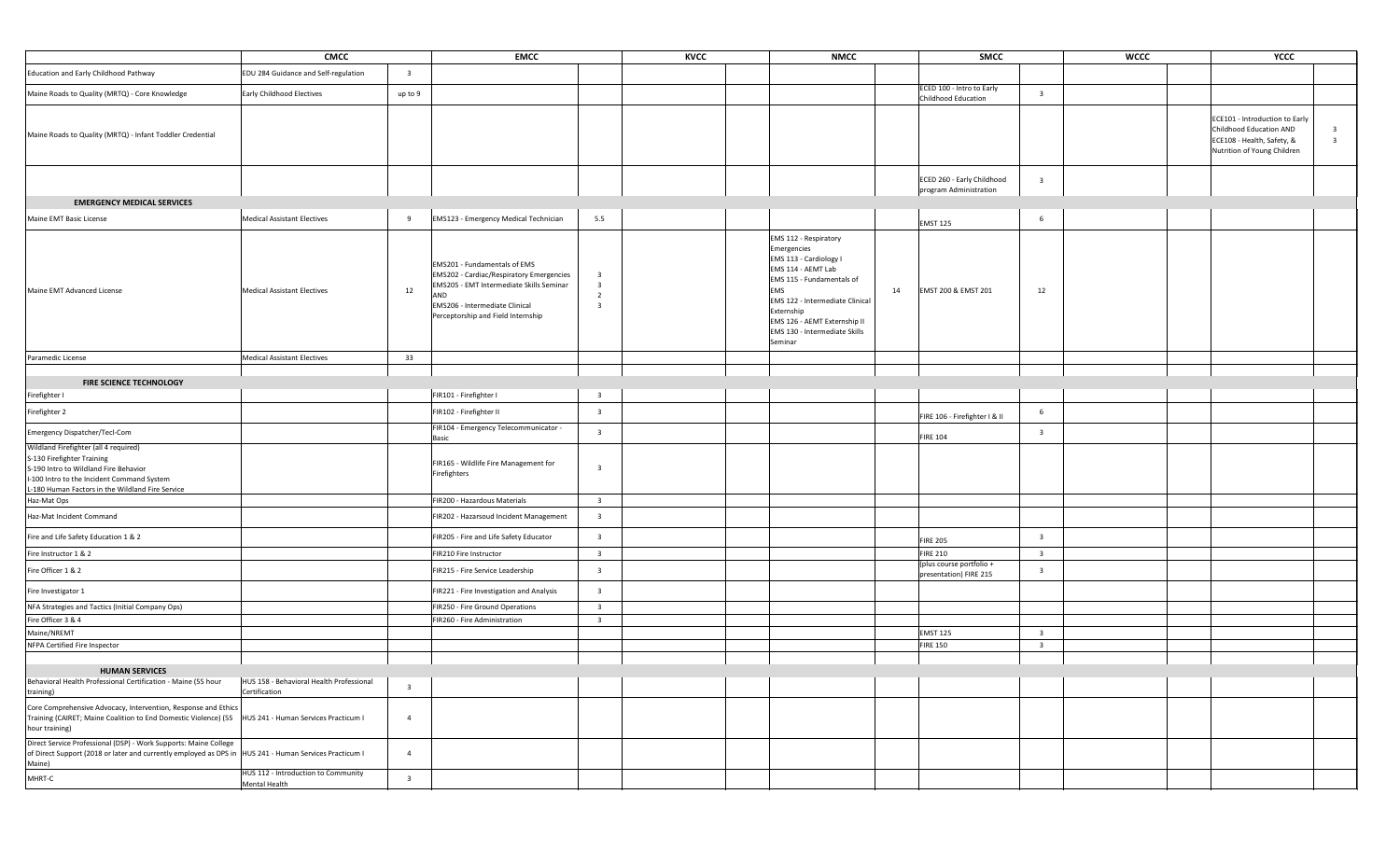|                                                                                       | <b>CMCC</b>                                                                                                                                                                                                                                                                                             |                         | <b>EMCC</b>                                                                  | KVCC | <b>NMCC</b>                                                           | SMCC                                       |              | <b>WCCC</b> | YCCC                    |                         |
|---------------------------------------------------------------------------------------|---------------------------------------------------------------------------------------------------------------------------------------------------------------------------------------------------------------------------------------------------------------------------------------------------------|-------------------------|------------------------------------------------------------------------------|------|-----------------------------------------------------------------------|--------------------------------------------|--------------|-------------|-------------------------|-------------------------|
| MHRT-1                                                                                |                                                                                                                                                                                                                                                                                                         |                         |                                                                              |      |                                                                       |                                            |              |             | Human Services Elective | $\overline{\mathbf{3}}$ |
|                                                                                       |                                                                                                                                                                                                                                                                                                         |                         |                                                                              |      |                                                                       |                                            |              |             |                         |                         |
| MEDICAL ASSISTANT/MEDICAL OFFICE<br>TECHNOLOGY/OTHER ALLIED HEALTH                    |                                                                                                                                                                                                                                                                                                         |                         |                                                                              |      |                                                                       |                                            |              |             |                         |                         |
| AAPC Certified Professional Medicatl Auditor - AAPC CPMA exam<br>minimum scote of 70% | <b>General Elective</b>                                                                                                                                                                                                                                                                                 | 5                       |                                                                              |      |                                                                       |                                            |              |             |                         |                         |
| Certified Clinical Medical Assistant - NHA CCMA exam minimum<br>score of 390          | BIO 105 - Essentials of Human Anatomy and<br>Physiology<br>LER 100 - First-year Seminar<br>MEA 205 - Medical Office Administration &<br>Electronic Records<br>MEA 210 - Insurance Coding/Claims<br>Processing<br>MET 111 - Medical Terminology<br><b>General Electives</b>                              | 36                      |                                                                              |      |                                                                       |                                            |              |             |                         |                         |
| Certified Coding Specialist - CCS exam minimum score of 80%                           | General Electives                                                                                                                                                                                                                                                                                       | 6                       |                                                                              |      |                                                                       |                                            |              |             |                         |                         |
| Certified Electronic Health Records Specialist:NHA CEHRS exam<br>minimum score of 390 | MCO 111 - Health Information Management<br>MCO 215 - Reimbursement Methodology                                                                                                                                                                                                                          | $\overline{7}$          |                                                                              |      |                                                                       |                                            |              |             |                         |                         |
| Certified Medical Administrative Assistant - NHA CMAA exam<br>minimum score of 390    | BCA 120 - Introduction to Computer<br>Applications<br>MET 111 - Medical Terminology<br>MEA 205 - Medical Office Administration &<br><b>Electronic Records</b>                                                                                                                                           | 9                       |                                                                              |      |                                                                       |                                            |              |             |                         |                         |
| Certified Nursing Assistant - Maine                                                   | Medical Assistant Elective                                                                                                                                                                                                                                                                              | $\overline{\mathbf{3}}$ |                                                                              |      |                                                                       |                                            |              |             |                         |                         |
| Certified Outpatient Coder - AAPC COC exam minimum score of<br>70%                    | BIO 105 - Essentials of Human Anatomy and<br>Physiology<br>MCO 121 - ICD CM Coding<br>MCO 125 - CPT & HCPCS Coding<br>MET 111 - Medical Terminology                                                                                                                                                     | 12                      |                                                                              |      |                                                                       |                                            |              |             |                         |                         |
| Certified Pharmacy Technician - NHA ExCPT exam minimum score<br>of 650                | MEA 240 - Essentials of Pharmacology for<br><b>Medical Assistants</b><br>General Electives                                                                                                                                                                                                              | 27                      |                                                                              |      |                                                                       |                                            |              |             |                         |                         |
| Certified Phlebotomy Technician - NHA CPT exam minimum score<br>of 390                | <b>Medical Assistant Elective</b>                                                                                                                                                                                                                                                                       | $\overline{\mathbf{3}}$ |                                                                              |      |                                                                       |                                            |              |             |                         |                         |
| Certified Residential Medication Aide                                                 | <b>Medical Assistant Elective</b>                                                                                                                                                                                                                                                                       | $\overline{\mathbf{3}}$ |                                                                              |      |                                                                       |                                            |              |             |                         |                         |
| Licensed Nursing Assistant - New Hampshire                                            | Medical Assistant Elective                                                                                                                                                                                                                                                                              | $\overline{\mathbf{3}}$ |                                                                              |      |                                                                       |                                            |              |             |                         |                         |
| Maine Medical Center Surgical Technology Certificate                                  | BIO 105 - Essentials of Human Anatomy and<br>Physiology<br>MET 111 - Medical Terminology<br>MEA 221 - Medical Clinical Procedures I<br>(Lab)<br>MEA 222 - Medical Clinical Procedures I MEA<br>230 - Advanced Medical Clinical Procedures<br>MEA 231 - Advanced Medical Clinical<br>Procedures II (Lab) | 16                      |                                                                              |      |                                                                       |                                            |              |             |                         |                         |
| Microsoft Office Specialist Exams 77-418, 77-420, 77-422, and 77-<br>424              |                                                                                                                                                                                                                                                                                                         |                         | BCA115 - Introduction to Computer<br>$\overline{\mathbf{3}}$<br>Applications |      |                                                                       |                                            |              |             |                         |                         |
| <b>NURSING</b>                                                                        |                                                                                                                                                                                                                                                                                                         |                         |                                                                              |      |                                                                       |                                            |              |             |                         |                         |
| Licensed Practical Nurse (LPN) - Maine                                                | NUR 112 - Foundations of Nursing/Nursing<br>Care of Adults                                                                                                                                                                                                                                              | 9                       | NUR105 - Foundations of Nursing<br>8                                         |      | NUR 125 - Foundations of<br>Nursing<br>NUR 117 - Nutrition for Nurses | 10<br>LPN upgrade                          |              |             |                         |                         |
|                                                                                       |                                                                                                                                                                                                                                                                                                         |                         |                                                                              |      |                                                                       |                                            |              |             |                         |                         |
| <b>OCCUPATIONAL HEALTH AND SAFETY</b>                                                 |                                                                                                                                                                                                                                                                                                         |                         |                                                                              |      |                                                                       |                                            |              |             |                         |                         |
| OSHA 10-hour card                                                                     | Occupational Health and Safety Elective                                                                                                                                                                                                                                                                 | $\overline{1}$          |                                                                              |      | SAE 117 - Occupational Safety                                         | $\overline{1}$                             |              |             |                         |                         |
| OSHA 30-hour card                                                                     | Occupational Health and Safety Elective                                                                                                                                                                                                                                                                 | $\overline{\mathbf{3}}$ |                                                                              |      | SAE 121 - Industrial Safety                                           | <b>OSHA 120</b><br>$\overline{\mathbf{3}}$ | $\mathbf{1}$ |             |                         |                         |
|                                                                                       |                                                                                                                                                                                                                                                                                                         |                         |                                                                              |      |                                                                       |                                            |              |             |                         |                         |
| PRECISION MACHINING TECHNOLOGY                                                        |                                                                                                                                                                                                                                                                                                         |                         |                                                                              |      |                                                                       |                                            |              |             |                         |                         |